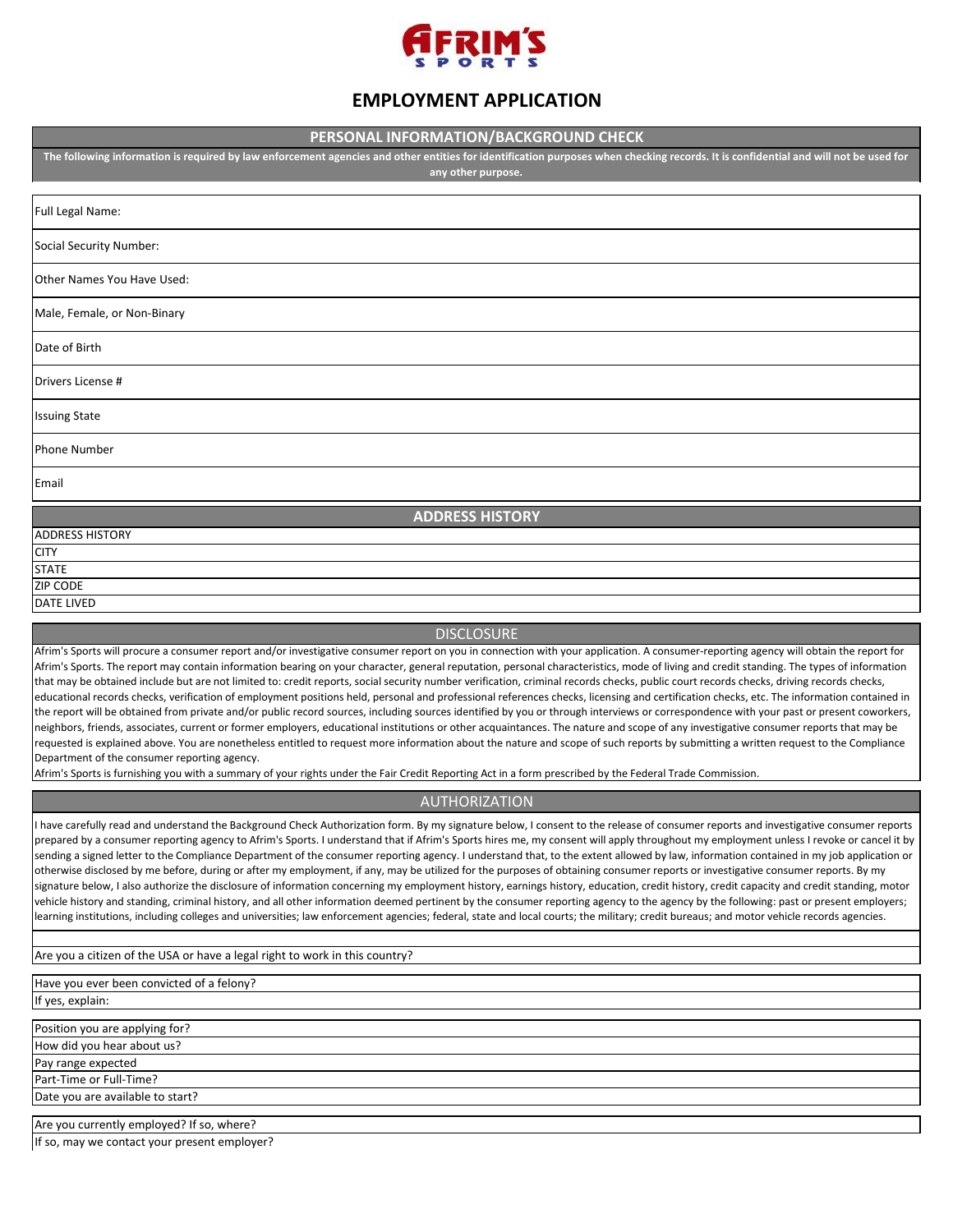| Have you ever applied to this company before?                                                                                                                                                                        |                                         |  |  |  |  |  |  |
|----------------------------------------------------------------------------------------------------------------------------------------------------------------------------------------------------------------------|-----------------------------------------|--|--|--|--|--|--|
| If so, when?                                                                                                                                                                                                         |                                         |  |  |  |  |  |  |
| Do you have your own reliable transportation?<br>If No, how will you get to work?                                                                                                                                    |                                         |  |  |  |  |  |  |
|                                                                                                                                                                                                                      |                                         |  |  |  |  |  |  |
| Are you involved in any activities that might conflict with your ability to report to work as scheduled (such as sports, school activities, another job, etc.)?<br>If so, please explain:                            |                                         |  |  |  |  |  |  |
|                                                                                                                                                                                                                      |                                         |  |  |  |  |  |  |
| We offer many different types of programs and activities. You may be asked occasionally to help out or to stay late, leave<br>YES<br>NO<br>early, or come in on your day off. Do you foresee any problems with this? |                                         |  |  |  |  |  |  |
|                                                                                                                                                                                                                      | <b>GENERAL INFORMATION</b>              |  |  |  |  |  |  |
| Have you ever worked here before?<br><b>NO</b><br>YES                                                                                                                                                                | If so, when?                            |  |  |  |  |  |  |
| Do you have friends and/or relatives<br>YES<br>NO<br>working for this company?                                                                                                                                       | If so, who?                             |  |  |  |  |  |  |
| What special skills, talents or training would you bring to this position?                                                                                                                                           |                                         |  |  |  |  |  |  |
|                                                                                                                                                                                                                      |                                         |  |  |  |  |  |  |
|                                                                                                                                                                                                                      |                                         |  |  |  |  |  |  |
|                                                                                                                                                                                                                      |                                         |  |  |  |  |  |  |
| What makes you the best candidate for this job?                                                                                                                                                                      |                                         |  |  |  |  |  |  |
|                                                                                                                                                                                                                      |                                         |  |  |  |  |  |  |
|                                                                                                                                                                                                                      |                                         |  |  |  |  |  |  |
| List any current certifications you have and their expiration dates.                                                                                                                                                 |                                         |  |  |  |  |  |  |
|                                                                                                                                                                                                                      | Exp. Date                               |  |  |  |  |  |  |
|                                                                                                                                                                                                                      | Exp. Date<br>Exp. Date                  |  |  |  |  |  |  |
|                                                                                                                                                                                                                      | Exp. Date                               |  |  |  |  |  |  |
|                                                                                                                                                                                                                      | EDUCATIONAL INFORMATION                 |  |  |  |  |  |  |
| High School                                                                                                                                                                                                          | City/State                              |  |  |  |  |  |  |
| To<br>From<br>Did you graduate?                                                                                                                                                                                      | <b>YES</b><br><b>NO</b><br>Degree:      |  |  |  |  |  |  |
| Major/Course of Study:                                                                                                                                                                                               |                                         |  |  |  |  |  |  |
| College<br>To<br>From<br>Did you graduate?                                                                                                                                                                           | City/State<br><b>YES</b><br><b>NO</b>   |  |  |  |  |  |  |
| Major/Course of Study:                                                                                                                                                                                               | Degree:                                 |  |  |  |  |  |  |
| Other                                                                                                                                                                                                                | City/State                              |  |  |  |  |  |  |
| To<br>Did you graduate?<br>From                                                                                                                                                                                      | <b>YES</b><br>Degree:<br><b>NO</b>      |  |  |  |  |  |  |
| Major/Course of Study:                                                                                                                                                                                               |                                         |  |  |  |  |  |  |
|                                                                                                                                                                                                                      | <b>EMPLOYMENT HISTORY</b>               |  |  |  |  |  |  |
| Company                                                                                                                                                                                                              | Phone                                   |  |  |  |  |  |  |
| Address<br>Job Title<br>Starting Wage \$                                                                                                                                                                             | Supervisor<br><b>Ending Wage</b><br>\$  |  |  |  |  |  |  |
| Responsibilities                                                                                                                                                                                                     |                                         |  |  |  |  |  |  |
| To<br>Reason for Leaving<br>From                                                                                                                                                                                     |                                         |  |  |  |  |  |  |
| May we contact your previous supervisor for a reference?<br>YES                                                                                                                                                      | NO                                      |  |  |  |  |  |  |
| Company<br>Address                                                                                                                                                                                                   | Phone                                   |  |  |  |  |  |  |
| <b>Job Title</b><br>Starting Wage \$                                                                                                                                                                                 | Supervisor<br><b>Ending Wage</b><br>-\$ |  |  |  |  |  |  |
| Responsibilities                                                                                                                                                                                                     |                                         |  |  |  |  |  |  |
| To<br>Reason for Leaving<br>From<br>May we contact your previous supervisor for a reference?<br><b>YES</b>                                                                                                           | <b>NO</b>                               |  |  |  |  |  |  |
|                                                                                                                                                                                                                      |                                         |  |  |  |  |  |  |
| Company<br>Address                                                                                                                                                                                                   | Phone<br>Supervisor                     |  |  |  |  |  |  |
| Job Title<br>Starting Wage \$                                                                                                                                                                                        | <b>Ending Wage</b><br>\$                |  |  |  |  |  |  |
| Responsibilities                                                                                                                                                                                                     |                                         |  |  |  |  |  |  |
| To<br>From<br>Reason for Leaving<br>May we contact your previous supervisor for a reference?<br>YES                                                                                                                  | <b>NO</b>                               |  |  |  |  |  |  |
|                                                                                                                                                                                                                      |                                         |  |  |  |  |  |  |
| Please list additonal references if applicable on a separate piece of paper.                                                                                                                                         | <b>REFERENCES</b>                       |  |  |  |  |  |  |
| <b>Full Name</b>                                                                                                                                                                                                     | Relationship                            |  |  |  |  |  |  |
|                                                                                                                                                                                                                      |                                         |  |  |  |  |  |  |